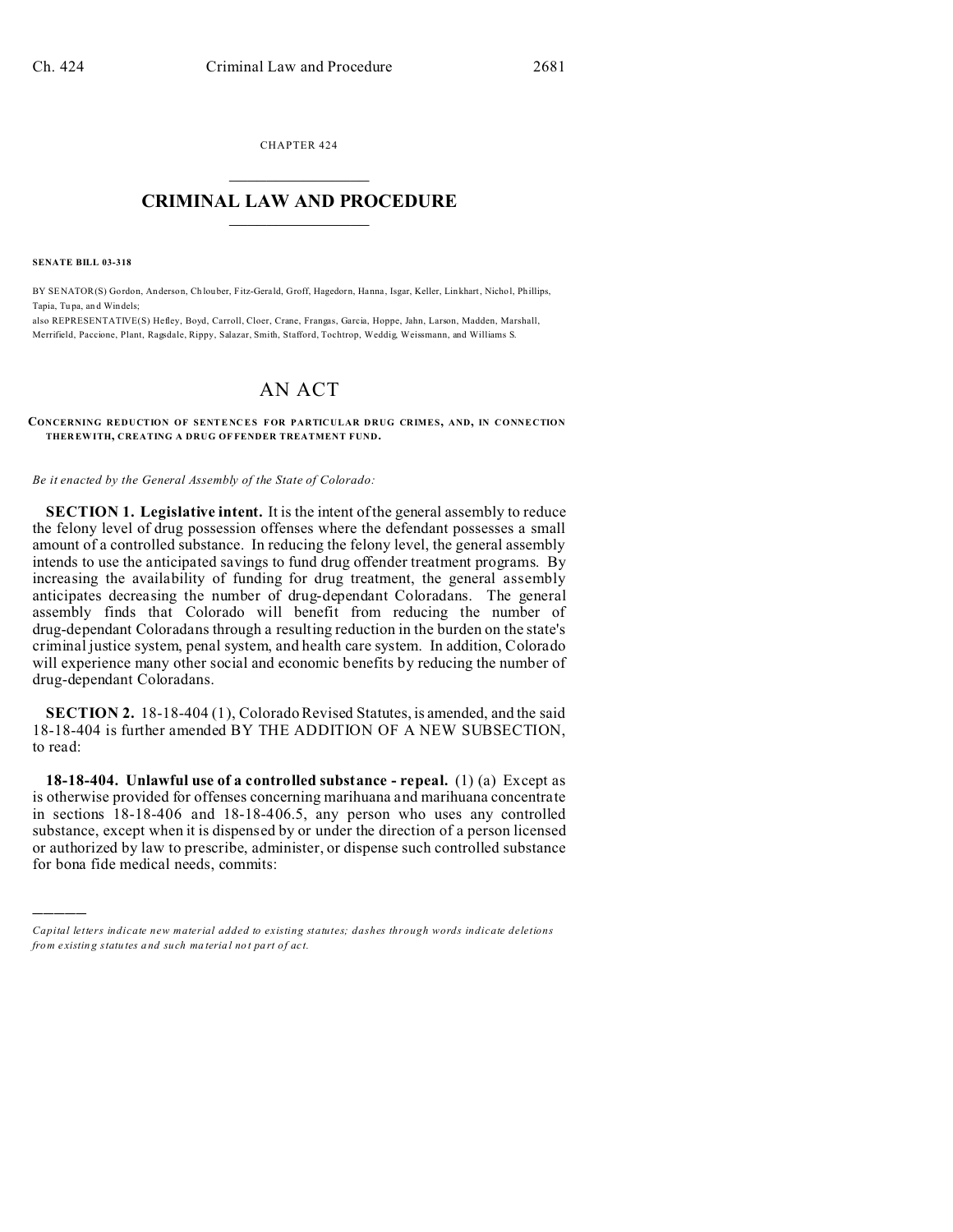$(a)$  (I) A class 5 6 felony, if the controlled substance is listed in schedule I or II of part 2 of this article;

 $\left\langle \uparrow \right\rangle$  (II) A class 1 misdemeanor, if the controlled substance is listed in schedule III, IV, or V of part 2 of this article.

(b) THIS SUBSECTION (1) IS REPEALED ON THE FIRST DAY OF JULY FOLLOWING RECEIPT BY THE REVISOR OF STATUTES OF WRITTEN NOTICE FROM THE JOINT BUDGET COMMITTEE STAFF DIRECTOR THAT AN AMOUNT OF MONEY OF AT LEAST TWO MILLION TWO HUNDRED THOUSAND DOLLARS GENERATED FROM ESTIMATED SAVINGS FROM THE ENACTMENT OF SENATE BILL 03-318, ENACTED AT THE FIRST REGULAR SESSION OF THE SIXTY-FOURTH GENERAL ASSEMBLY, DURING ANY GIVEN FISCAL YEAR COMMENCING ON OR AFTER JULY 1, 2007, WAS NOT APPROPRIATED TO THE DRUG OFFENDER TREATMENT FUND FOR THE SAME FISCAL YEAR.

(1.1) (a) EXCEPT AS IS OTHERWISE PROVIDED FOR OFFENSES CONCERNING MARIHUANA AND MARIHUANA CONCENTRATE IN SECTIONS 18-18-406 AND 18-18-406.5, ANY PERSON WHO USES ANY CONTROLLED SUBSTANCE, EXCEPT WHEN IT IS DISPENSED BY OR UNDER THE DIRECTION OF A PERSON LICENSED OR AUTHORIZED BY LAW TO PRESCRIBE, ADMINISTER, OR DISPENSE SUCHCONTROLLED SUBSTANCE FOR BONA FIDE MEDICAL NEEDS, COMMITS:

(I) A CLASS 5 FELONY, IF THE CONTROLLED SUBSTANCE IS LISTED IN SCHEDULEI OR II OF PART 2 OF THIS ARTICLE;

(II) A CLASS 1 MISDEMEANOR, IF THE CONTROLLED SUBSTANCE IS LISTED IN SCHEDULE III, IV, OR V OF PART 2 OF THIS ARTICLE.

(b) THIS SUBSECTION (1.1) SHALL TAKE EFFECT ON THE JULY 1 EFFECTIVE DATE OF THE REPEAL OF SUBSECTION (1) OF THIS SECTION AND SHALL APPLY ONLY TO OFFENSES COMMITTED ON OR AFTER THAT DATE. THIS SUBSECTION (1.1) SHALL TAKE EFFECT ONLY IF SUBSECTION (1) OF THIS SECTION IS REPEALED.

**SECTION 3.** 18-18-405 (2) and (2.5) and the introductory portion to 18-18-405 (3) (a), Colorado Revised Statutes, are amended, and the said 18-18-405 is further amended BY THE ADDITION OF THE FOLLOWING NEW SUBSECTIONS, to read:

**18-18-405. Unlawful distribution, manufacturing, dispensing, sale, or possession - repeal.** (2) (a) Except as is otherwise provided IN SUBSECTION (2.3) OF THIS SECTION FOR POSSESSION OFFENSES NOT INCLUDING POSSESSION WITH THE INTENT TO DISTRIBUTE INVOLVING ONE GRAM OR LESS OF ANY MATERIAL, COMPOUND, MIXTURE, OR PREPARATION THAT CONTAINS ANY QUANTITY OF A SCHEDULE I THROUGH IV CONTROLLED SUBSTANCE, AND for offenses concerning marihuana and marihuana concentrate in section 18-18-406, and FOR offenses involving minors in section 18-18-407 (1) (g), any person who violates any of the provisions of subsection (1) of this section:

 $(a)$  (I) In the case of a controlled substance listed in schedule I or II of part 2 of this article, commits: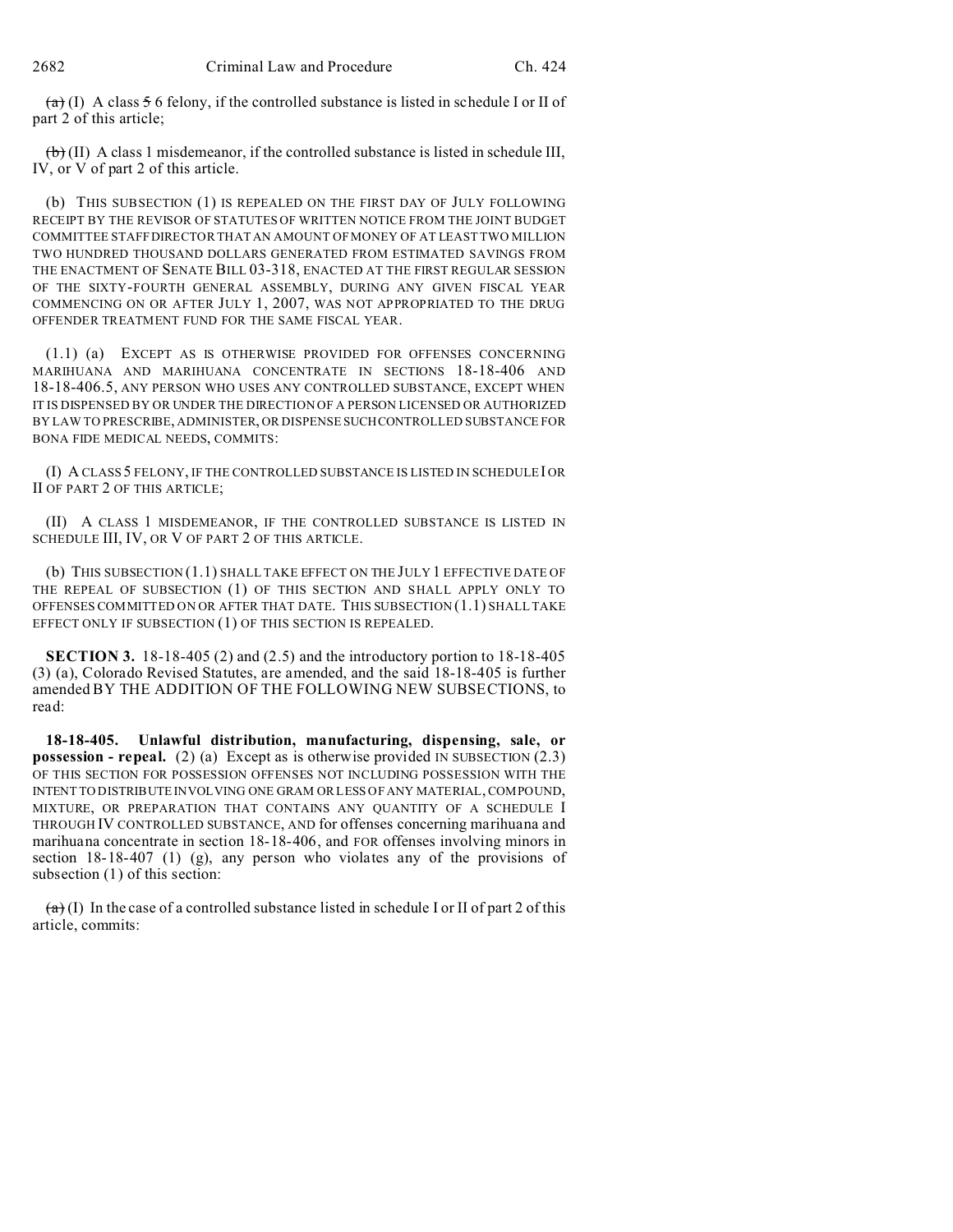$(H)$  (A) A class 3 felony; except that a person commits a class 4 felony if such violation is based on the possession of a controlled substance listed in schedule II unless otherwise provided in paragraph (a) of subsection (3) of this section; or

(II) (B) A class 2 felony, if the violation is committed subsequent to a prior conviction in this or any other state, the United States, or any territory subject to the jurisdiction of the United States of a violation to which this paragraph  $(a)$ SUBPARAGRAPH (I) applies or would apply if convicted in this state;

 $(b)$  (II) In the case of a controlled substance listed in schedule III of part 2 of this article, commits:

 $(H)$  (A) A class 4 felony; or

(II) (B) A class 3 felony, if the violation is committed subsequent to any prior conviction in this or any other state, the United States, or any territory subject to the jurisdiction of the United States of a violation to which SUBPARAGRAPH (I) OF THIS paragraph (a)  $\sigma$ fthis subsection (2) or this paragraph (b) SUBPARAGRAPH (II) applies or would apply if convicted in this state;

 $\overline{(e)}$  (III) In the case of a controlled substance listed in schedule IV of part 2 of this article, commits:

 $(H)$  (A) A class 5 felony; or

(II) (B) A class 4 felony, if the violation is committed subsequent to a prior conviction in this or any other state, the United States, or any territory subject to the jurisdiction of the United States of a violation to which  $\frac{1}{2}$  paragraph (a) or (b) of this subsection  $(2)$  or this paragraph  $(e)$  SUBPARAGRAPH  $(I)$  OR  $(II)$  OF THIS PARAGRAPH (a) OR THIS SUBPARAGRAPH (III) applies or would apply if convicted in this state;

 $(d)$  (IV) In the case of a controlled substance listed in schedule V of part 2 of this article, commits:

## $(H)$  (A) A class 1 misdemeanor; or

 $(H)$  (B) A class 5 felony, if the violation is committed subsequent to any prior conviction in this or any other state, the United States, or any territory subject to the jurisdiction of the United States of a violation to which  $\frac{\partial}{\partial x}$  paragraph  $(a)$ ,  $(b)$ , or  $(c)$  of this subsection  $(2)$  or this paragraph  $(d)$  SUBPARAGRAPH  $(I)$ ,  $(II)$ , OR  $(III)$  OF THIS PARAGRAPH (a) OR THIS SUBPARAGRAPH (IV) applies or would apply if convicted in this state.

(b) THIS SUBSECTION (2) IS REPEALED ON THE FIRST DAY OF JULY FOLLOWING RECEIPT BY THE REVISOR OF STATUTES OF WRITTEN NOTICE FROM THE JOINT BUDGET COMMITTEE STAFF DIRECTOR THAT AN AMOUNT OF MONEY OF AT LEAST TWO MILLION TWO HUNDRED THOUSAND DOLLARS GENERATED FROM ESTIMATED SAVINGS FROM THE ENACTMENT OF SENATE BILL 03-318, ENACTED AT THE FIRST REGULAR SESSION OF THE SIXTY-FOURTH GENERAL ASSEMBLY, DURING ANY GIVEN FISCAL YEAR COMMENCING ON OR AFTER JULY 1, 2007, WAS NOT APPROPRIATED TO THE DRUG OFFENDER TREATMENT FUND FOR THE SAME FISCAL YEAR.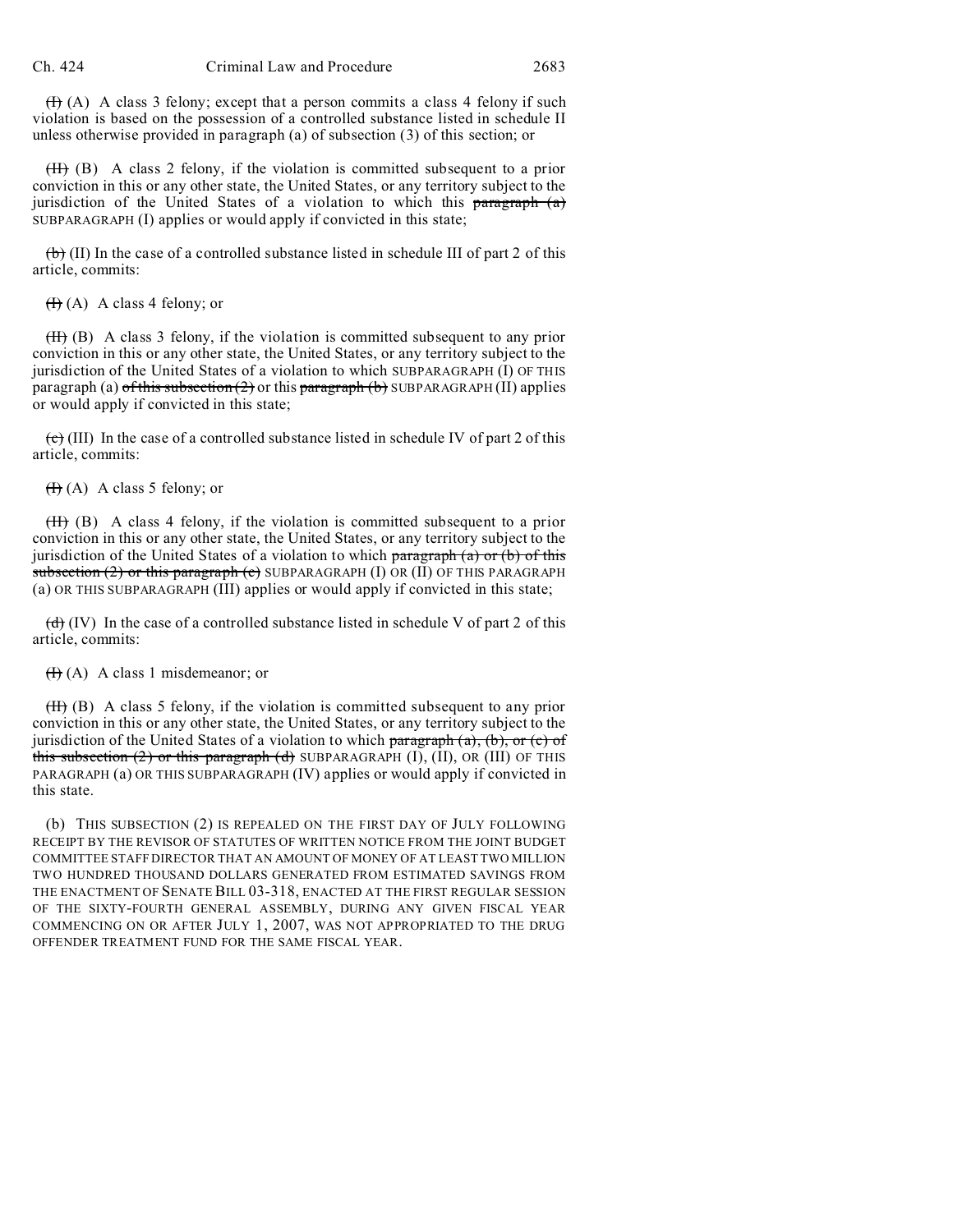(2.1) (a) EXCEPT AS IS OTHERWISE PROVIDED FOR OFFENSES CONCERNING MARIHUANA AND MARIHUANA CONCENTRATE IN SECTION 18-18-406 AND OFFENSES INVOLVING MINORS IN SECTION 18-18-407  $(1)(g)$ , ANY PERSON WHO VIOLATES ANY OF THE PROVISIONS OF SUBSECTION (1) OF THIS SECTION:

(I) IN THE CASE OF A CONTROLLED SUBSTANCE LISTED IN SCHEDULE I OR II OF PART 2 OF THIS ARTICLE, COMMITS:

(A) A CLASS 3 FELONY; EXCEPT THAT A PERSON COMMITS A CLASS 4 FELONY IF SUCH VIOLATION IS BASED ON THE POSSESSION OF A CONTROLLED SUBSTANCE LISTED IN SCHEDULE II UNLESS OTHERWISE PROVIDED IN PARAGRAPH (a) OF SUBSECTION (3) OF THIS SECTION; OR

(B) A CLASS 2 FELONY, IF THE VIOLATION IS COMMITTED SUBSEQUENT TO A PRIOR CONVICTION IN THIS OR ANY OTHER STATE, THE UNITED STATES, OR ANY TERRITORY SUBJECT TO THE JURISDICTION OF THE UNITED STATES OF A VIOLATION TO WHICH THIS SUBPARAGRAPH (I) APPLIES OR WOULD APPLY IF CONVICTED IN THIS STATE;

(II) IN THE CASE OF A CONTROLLED SUBSTANCE LISTED IN SCHEDULE III OF PART 2 OF THIS ARTICLE, COMMITS:

(A) A CLASS 4 FELONY; OR

(B) A CLASS 3 FELONY, IF THE VIOLATION IS COMMITTED SUBSEQUENT TO ANY PRIOR CONVICTION IN THIS OR ANY OTHER STATE, THE UNITED STATES, OR ANY TERRITORY SUBJECT TO THE JURISDICTION OF THE UNITED STATES OF A VIOLATION TO WHICH SUBPARAGRAPH (I) OF THIS PARAGRAPH (a) OR THIS SUBPARAGRAPH (II) APPLIES OR WOULD APPLY IF CONVICTED IN THIS STATE;

(III) IN THE CASE OF A CONTROLLED SUBSTANCE LISTED IN SCHEDULE IV OF PART 2 OF THIS ARTICLE, COMMITS:

(A) A CLASS 5 FELONY; OR

(B) A CLASS 4 FELONY, IF THE VIOLATION IS COMMITTED SUBSEQUENT TO A PRIOR CONVICTION IN THIS OR ANY OTHER STATE, THE UNITED STATES, OR ANY TERRITORY SUBJECT TO THE JURISDICTION OF THE UNITED STATES OF A VIOLATION TO WHICH SUBPARAGRAPH (I) OR (II) OF THIS PARAGRAPH (a) OR THIS SUBPARAGRAPH (III) APPLIES OR WOULD APPLY IF CONVICTED IN THIS STATE;

(IV) IN THE CASE OF A CONTROLLED SUBSTANCE LISTED IN SCHEDULE V OF PART 2 OF THIS ARTICLE, COMMITS:

(A) A CLASS 1 MISDEMEANOR; OR

(B) A CLASS 5 FELONY, IF THE VIOLATION IS COMMITTED SUBSEQUENT TO ANY PRIOR CONVICTION IN THIS OR ANY OTHER STATE, THE UNITED STATES, OR ANY TERRITORY SUBJECT TO THE JURISDICTION OF THE UNITED STATES OF A VIOLATION TO WHICH SUBPARAGRAPH (I), (II), OR (III) OF THIS PARAGRAPH (a) OR THIS SUBPARAGRAPH (IV) APPLIES OR WOULD APPLY IF CONVICTED IN THIS STATE.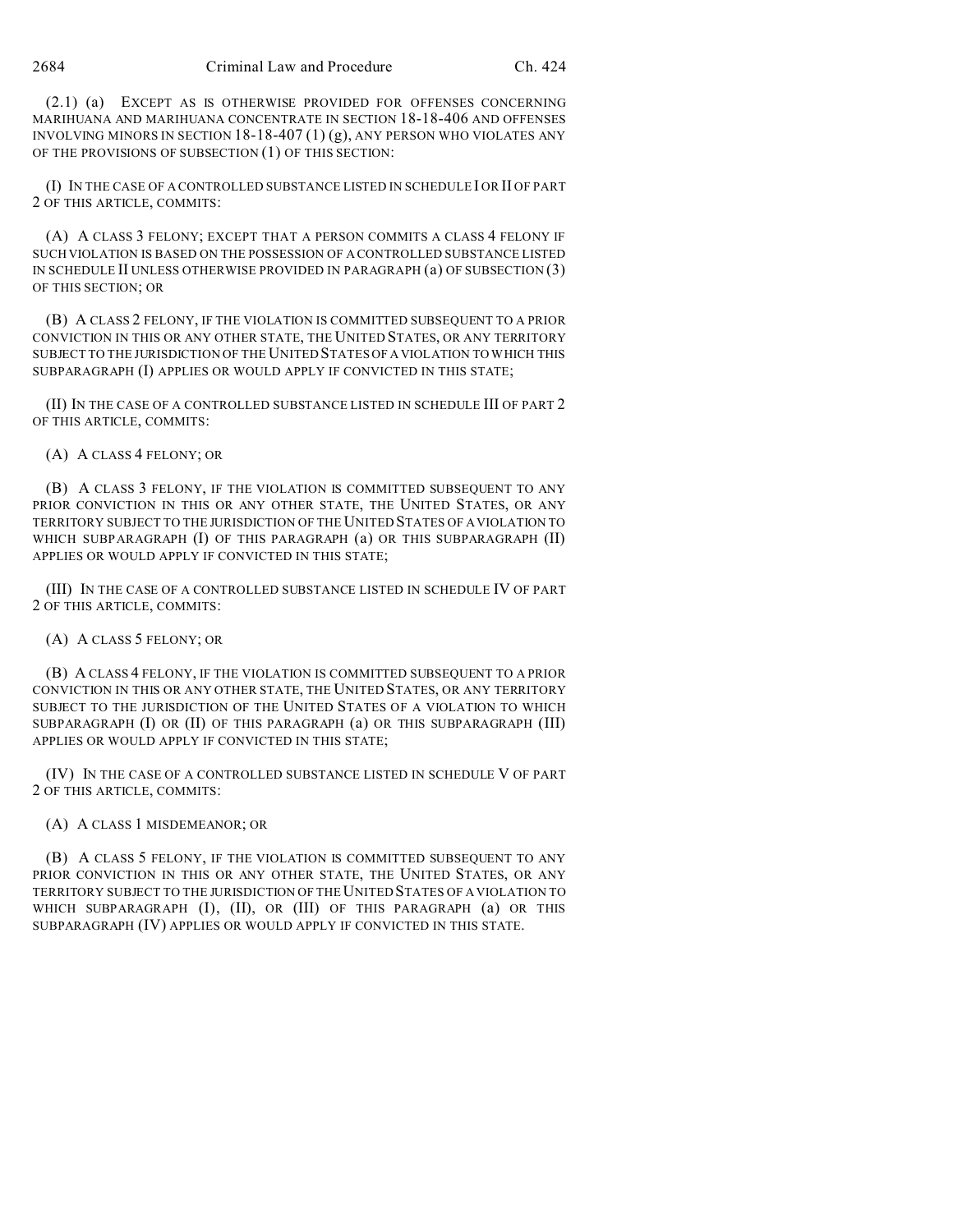(b) THIS SUBSECTION (2.1) SHALL TAKE EFFECT ON THE JULY 1 EFFECTIVE DATE OF THE REPEAL OF SUBSECTION (2) OF THIS SECTION AND SHALL APPLY ONLY TO OFFENSES COMMITTED ON OR AFTER THAT DATE. THIS SUBSECTION (2.1) SHALL TAKE EFFECT ONLY IF SUBSECTION (2) OF THIS SECTION IS REPEALED.

(2.3) (a) ANY PERSON WHO COMMITS THE OFFENSE OF POSSESSION IN VIOLATION OF THE PROVISIONS OF SUBSECTION (1) OF THIS SECTION BY POSSESSING ANY MATERIAL, COMPOUND, MIXTURE, OR PREPARATION, WEIGHING ONE GRAM OR LESS THAT CONTAINS ANY QUANTITY OF A CONTROLLED SUBSTANCE LISTED IN SCHEDULES I THROUGH IV OF PART 2 OF THIS ARTICLE COMMITS:

## (I) A CLASS 6 FELONY; OR

(II) A CLASS 4 FELONY, IF THE VIOLATION IS COMMITTED SUBSEQUENT TO ANY PRIOR CONVICTION UNDER SUBPARAGRAPH (I), (II), OR (III) OF PARAGRAPH (a) OF SUBSECTION (2) OF THIS SECTION OR UNDER THIS SUBSECTION (2.3).

(b) THIS SUBSECTION (2.3) IS REPEALED ON THE FIRST DAY OF JULY FOLLOWING RECEIPT BY THE REVISOR OF STATUTES OF WRITTEN NOTICE FROM THE JOINT BUDGET COMMITTEE STAFF DIRECTOR THAT AN AMOUNT OF MONEY OF AT LEAST TWO MILLION TWO HUNDRED THOUSAND DOLLARS GENERATED FROM ESTIMATED SAVINGS FROM THE ENACTMENT OF SENATE BILL 03-318, ENACTED AT THE FIRST REGULAR SESSION OF THE SIXTY-FOURTH GENERAL ASSEMBLY, DURING ANY GIVEN FISCAL YEAR COMMENCING ON OR AFTER JULY 1, 2007, WAS NOT APPROPRIATED TO THE DRUG OFFENDER TREATMENT FUND FOR THE SAME FISCAL YEAR.

 $(2.5)$  (a) Notwithstanding the provisions of paragraph  $(e)$  SUBPARAGRAPH (III) OF PARAGRAPH (a) of subsection (2) of this section, a person who violates the provisions of subsection (1) of this section with regard to flunitrazepam commits a class 3 felony; except that the person commits a class 2 felony if the violation is committed subsequent to a prior conviction in this or any other state, the United States, or any territory subject to the jurisdiction of the United States of a violation involving flunitrazepam or to which SUBPARAGRAPH (I) OF paragraph (a) of subsection (2) of this section applies or would apply if convicted in this state.

(b) Any person convicted of violating the provisions of subsection (1) of this section with regard to flunitrazepam shall be subject to the mandatory sentencing provisions of subsection (3) of this section.

(c) THIS SUBSECTION (2.5) IS REPEALED ON THE FIRST DAY OF JULY FOLLOWING RECEIPT BY THE REVISOR OF STATUTES OF WRITTEN NOTICE FROM THE JOINT BUDGET COMMITTEE STAFF DIRECTOR THAT AN AMOUNT OF MONEY OF AT LEAST TWO MILLION TWO HUNDRED THOUSAND DOLLARS GENERATED FROM ESTIMATED SAVINGS FROM THE ENACTMENT OF SENATE BILL 03-318, ENACTED AT THE FIRST REGULAR SESSION OF THE SIXTY-FOURTH GENERAL ASSEMBLY, DURING ANY GIVEN FISCAL YEAR COMMENCING ON OR AFTER JULY 1, 2007, WAS NOT APPROPRIATED TO THE DRUG OFFENDER TREATMENT FUND FOR THE SAME FISCAL YEAR.

(2.6) (a) NOTWITHSTANDING THE PROVISIONS OF SUBPARAGRAPH (III) OF PARAGRAPH (a) OF SUBSECTION (2.1) OF THIS SECTION, A PERSON WHO VIOLATES THE PROVISIONS OF SUBSECTION (1) OF THIS SECTION WITH REGARD TO FLUNITRAZEPAM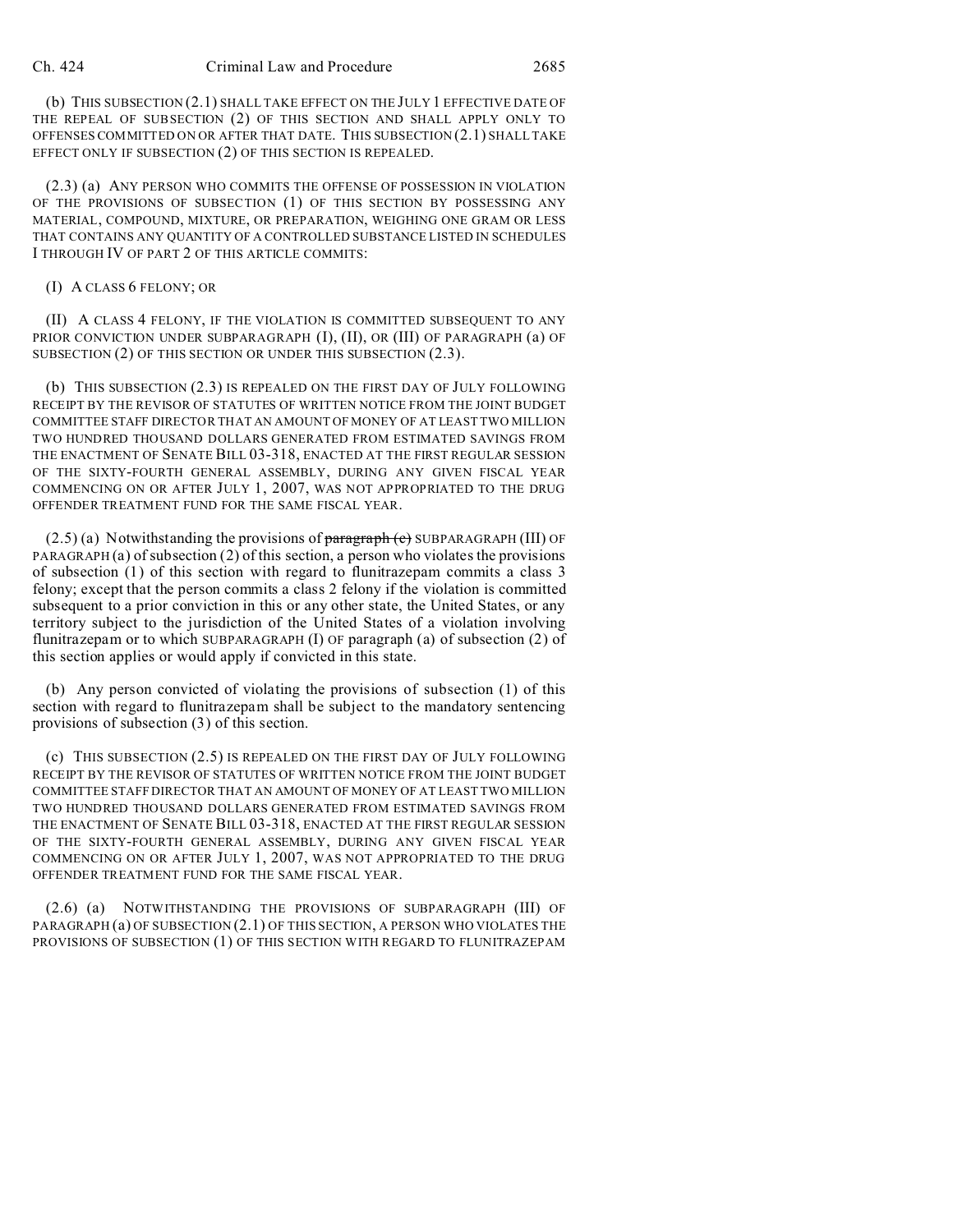COMMITS A CLASS 3 FELONY; EXCEPT THAT THE PERSON COMMITS A CLASS 2 FELONY IF THE VIOLATION IS COMMITTED SUBSEQUENT TO A PRIOR CONVICTION IN THIS OR ANY OTHER STATE, THE UNITED STATES, OR ANY TERRITORY SUBJECT TO THE JURISDICTION OF THE UNITED STATES OF A VIOLATION INVOLVING FLUNITRAZEPAM OR TO WHICH SUBPARAGRAPH (I) OF PARAGRAPH (a) OF SUBSECTION (2.1) OF THIS SECTION APPLIES.

(b) ANY PERSON CONVICTED OF VIOLATING THE PROVISIONS OF SUBSECTION (1) OF THIS SECTION WITH REGARD TO FLUNITRAZEPAM SHALL BE SUBJECT TO THE MANDATORY SENTENCING PROVISIONS OF SUBSECTION (3) OF THIS SECTION.

(c) THIS SUBSECTION (2.6) SHALL TAKE EFFECT ON THE JULY 1 EFFECTIVE DATE OF THE REPEAL OF SUBSECTION (2.5) OF THIS SECTION AND SHALL APPLY ONLY TO OFFENSES COMMITTED ON OR AFTER THAT DATE. THIS SUBSECTION (2.6) SHALL TAKE EFFECT ONLY IF SUBSECTION  $(2.5)$  OF THIS SECTION IS REPEALED.

(3) (a) Except as otherwise provided in section 18-18-407 relating to special offenders, any person convicted pursuant to SUBPARAGRAPH (I) OF paragraph (a) of subsection (2) of this section for knowingly manufacturing, dispensing, selling, distributing, possessing, or possessing with intent to manufacture, dispense, sell, or distribute, or inducing, attempting to induce, or conspiring with one or more other persons, to manufacture, dispense, sell, distribute, possess, or possess with intent to manufacture, dispense, sell, or distribute an amount that is or has been represented to be:

**SECTION 4.** 18-19-103, Colorado Revised Statutes, is amended BY THE ADDITION OF A NEW SUBSECTION to read:

**18-19-103. Source of revenues - allocation of moneys.** (5.5) THERE IS HEREBY CREATED IN THE STATE TREASURY A DRUG OFFENDER TREATMENT FUND THAT SHALL CONSIST OF MONEYS APPROPRIATED THERETO. IN ADDITION, THE FUND MAY ACCEPT GIFTS, GRANTS, AND DONATIONS. ALL INTEREST DERIVED FROM THE DEPOSIT AND INVESTMENT OF MONEYS IN THE FUND SHALL BE CREDITED TO THE FUND. ANY MONEYS NOT APPROPRIATED BY THE GENERAL ASSEMBLY SHALL REMAIN IN THE DRUG OFFENDER TREATMENT FUND AND SHALL NOT BE TRANSFERRED OR REVERT TO THE GENERAL FUND OF THE STATE AT THE END OF ANY FISCAL YEAR. ALL MONEYS IN THE FUND SHALL BE SUBJECT TO ANNUAL APPROPRIATION BY THE GENERAL ASSEMBLY TO THE JUDICIAL DEPARTMENT FOR ALLOCATION TO THE INTERAGENCY TASK FORCE ON TREATMENT FOR COSTS ASSOCIATED WITH COMMUNITY-BASED SUBSTANCE ABUSE TREATMENT.

**SECTION 5.** 16-11.5-102 (3) (a), Colorado Revised Statutes, is amended, and the said 16-11.5-102 is further amended BY THE ADDITION OF THE FOLLOWING NEW SUBSECTIONS, to read:

**16-11.5-102. Substance abuse assessment - standardized procedure - repeal.** (3) (a) The judicial department, the department of corrections, the division of criminal justice of the department of public safety, and the department of human services - THE EXECUTIVE DIRECTORS OF THE DEPARTMENT OF CORRECTIONS, DEPARTMENT OF PUBLIC SAFETY, DEPARTMENT OF HUMAN SERVICES, AND THE STATE COURT ADMINISTRATOR SHALL APPOINT SIX MEMBERS INCLUDING THE DIRECTORS OR DESIGNEES OF THE DIVISION OF ADULT PAROLE, COMMUNITY CORRECTIONS AND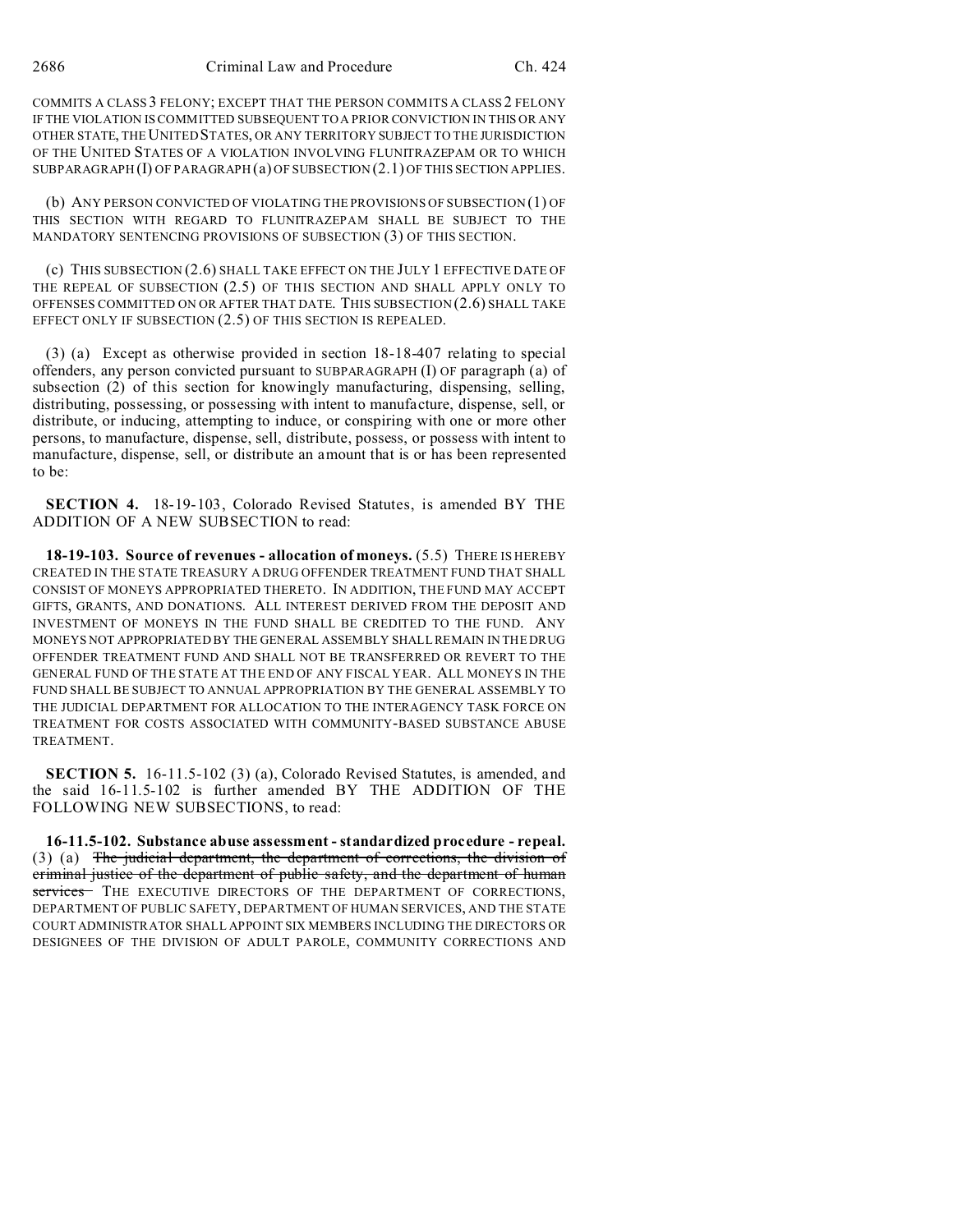YOUTHFUL OFFENDER SYSTEM IN THE DEPARTMENT OF CORRECTIONS, DIVISION OF CRIMINAL JUSTICE IN THE DEPARTMENT OF PUBLIC SAFETY, THE ALCOHOL AND DRUG ABUSE DIVISION IN THE DEPARTMENT OF HUMAN SERVICES, YOUTH CORRECTIONS WITHIN THE DEPARTMENT OF HUMAN SERVICES, THE DIVISION OF MENTAL HEALTH SERVICES IN THE DEPARTMENT OF HUMANS SERVICES, AND THE DIVISION OF PROBATIONS SERVICES IN THE JUDICIAL DEPARTMENT WHO shall cooperate to develop a plan for the allocation of moneys deposited in the drug offender surcharge fund created pursuant to section 18-19-103 (4), C.R.S., among the judicial department, the department of corrections, the division of criminal justice of the department of public safety, and the department of human services. The plan developed pursuant to this subsection (3) shall be submitted to the general assembly on or before January  $1$ , 1992. For the fiscal year beginning July 1, 1992, the general assembly shall appropriate moneys only from the drug offender surcharge fund in accordance with such plan WITH THE JUDICIAL DEPARTMENT'S ANNUAL BUDGET REQUEST.

(4) THERE IS HEREBY CREATED THE INTERAGENCY TASK FORCE ON TREATMENT THAT SHALL CONSIST OF THE FOLLOWING MEMBERS:

(a) THE INDIVIDUALS REFERENCED IN PARAGRAPH (a) OF SUBSECTION (3) OF THIS SECTION;

(b) THREE ELECTED DISTRICT ATTORNEYS OR THEIR DESIGNEES SELECTED BY THE PRESIDENT OF THE COLORADO DISTRICT ATTORNEYS' COUNCIL AS FOLLOWS:

(I) ONE FROM THE THIRD, SIXTH, TENTH, TWELFTH, FIFTEENTH, SIXTEENTH, OR TWENTY-SECOND JUDICIAL DISTRICT;

(II) ONE FROM THE FIFTH, SEVENTH, NINTH, FOURTEENTH, OR TWENTY-FIRST JUDICIAL DISTRICT;

(III) ONE FROM THE FIRST, SECOND, FOURTH, EIGHTH, ELEVENTH, THIRTEENTH, SEVENTEENTH, EIGHTEENTH, NINETEENTH, OR TWENTIETH JUDICIAL DISTRICT; AND

(c) THE STATE PUBLIC DEFENDER OR HIS OR HER DESIGNEE.

(5) THE INTERAGENCY TASK FORCE ON TREATMENT SHALL ELECT A CHAIRMAN AND VICE-CHAIRMAN AT THE FIRST MEETING. THE CHAIRMAN SHALL CALL THE MEETINGS OF INTERAGENCY TASK FORCE ON TREATMENT AND SET THE AGENDA FOR EACH MEETING CALLED.

(6) THE INTERAGENCY TASK FORCE ON TREATMENT'S AUTHORITY SHALL BE LIMITED TO THOSE DUTIES SPECIFIED IN SUBSECTIONS (7) AND (8) OF THIS SECTION.

(7) (a) THE INTERAGENCY TASK FORCE ON TREATMENT SHALL ALLOCATE AT LEAST EIGHTY PERCENT OF THE YEARLY DRUG OFFENDER TREATMENT FUND ALLOCATION TO THE JUDICIAL DISTRICT DRUG OFFENDER TREATMENT BOARDS CREATED PURSUANT TO SECTION 18-19-104, C.R.S. SUCH ALLOCATION SHALL BE BASED UPON A FORMULA DEVELOPED BY THE STATE DRUG OFFENDER TREATMENT BOARD. THE INTERAGENCY TASK FORCE ON TREATMENT SHALL DEVELOP AN ALLOCATION FORMULA FOR THE ALLOCATION OF THE MONEYS FROM THE DRUG OFFENDER TREATMENT FUND. THE FORMULA SHALL ONLY BE BASED UPON A JUDICIAL DISTRICT'S POPULATION AND THE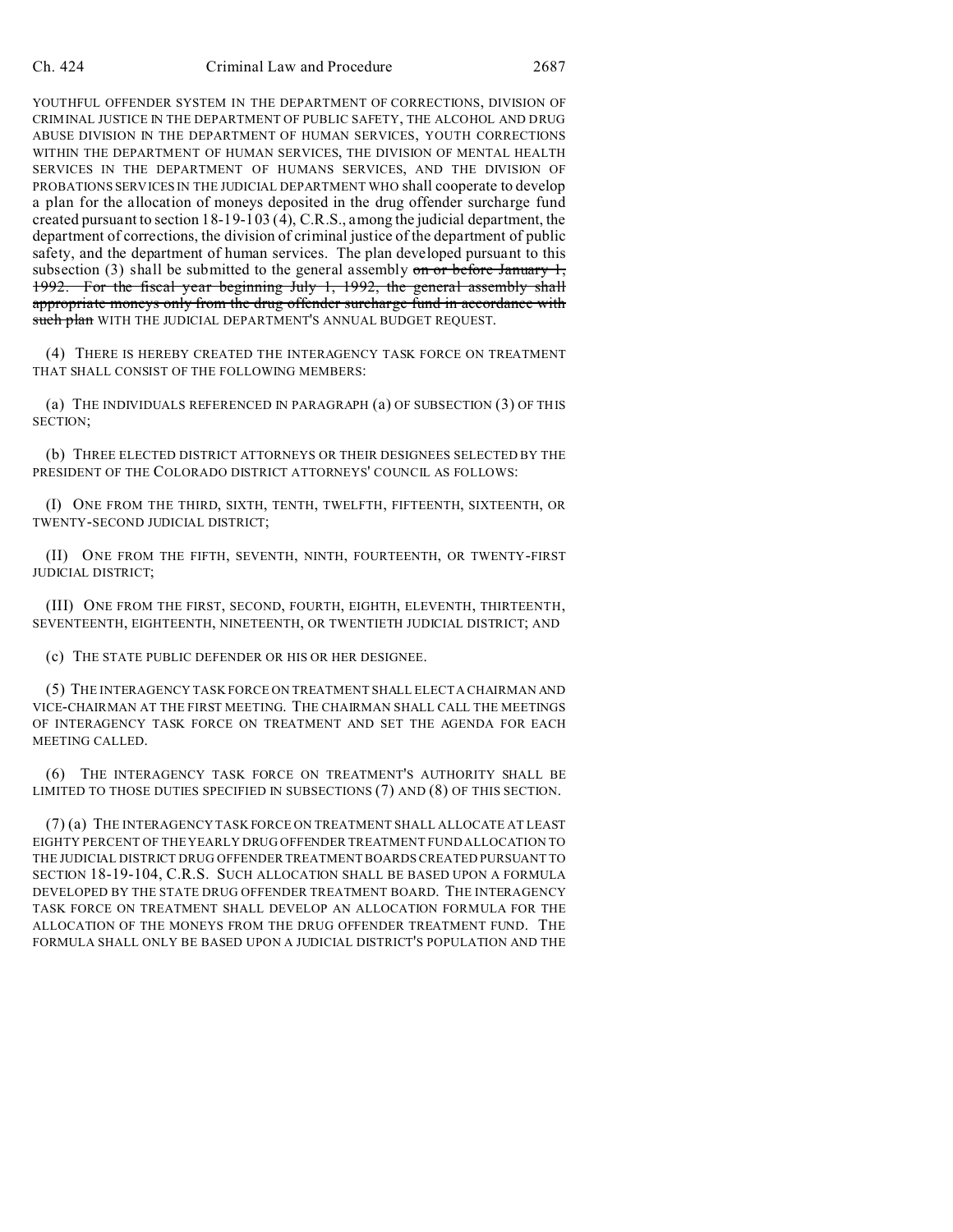NUMBER OF USE AND POSSESSION DRUG CASE FILINGS IN THE JUDICIALDISTRICT. EACH JUDICIAL DISTRICT DRUG TREATMENT BOARD SHALL SUBMIT A PLAN, BASED UPON THE PROPOSED ALLOCATION FORMULA, TO THE INTERAGENCY TASK FORCE ON TREATMENT BEGINNING SEPTEMBER 1 OF THE FIRST YEAR FUNDING IS APPROPRIATED TO THE JUDICIAL DEPARTMENT FROM THE DRUG OFFENDER TREATMENT FUND AND SEPTEMBER 1 OF EACH YEAR THEREAFTER TO BE INCLUDED IN THE JUDICIAL DEPARTMENT'S ANNUAL BUDGET REQUEST. THE INTERAGENCY TASK FORCE ON TREATMENT SHALL NOT HAVE THE AUTHORITY TO REJECT THE PLAN SUBMITTED FROM THE LOCAL JUDICIAL DRUG TREATMENT BOARDS.

(b) THE INTERAGENCY TASK FORCE ON TREATMENT MAY ALLOCATE UP TO TWENTY PERCENT OF THE YEARLY DRUG OFFENDER TREATMENT FUND ALLOCATION TO DRUG TREATMENT PROGRAMS THAT SERVE MORE THAN ONE JUDICIAL DISTRICT. WHEN ALLOCATING FUNDS PURSUANT TO THIS PARAGRAPH (b), THE STATE DRUG OFFENDER TREATMENT BOARD IS ENCOURAGED TO FUND AND DEVELOP INNOVATIVE AND EFFECTIVE DRUG TREATMENT PROGRAMS.

(8) THE INTERAGENCY TASK FORCE ON TREATMENT SHALL REPORT TO THE JUDICIARY COMMITTEES OF THE HOUSE OF REPRESENTATIVES AND SENATE ON OR BEFORE JANUARY 31, 2005, AND JANUARY 31, 2007, REGARDING THE ANTICIPATED SAVINGS GENERATED BY THE ENACTMENT OF SENATE BILL 03-318, ENACTED AT THE FIRST REGULAR SESSION OF THE SIXTY-FOURTH GENERAL ASSEMBLY.

(9) THIS SUBSECTION  $(9)$  AND SUBSECTIONS  $(4)$ ,  $(5)$ ,  $(6)$ ,  $(7)$ , AND  $(8)$  OF THIS SECTION ARE REPEALED ON THE FIRST DAY OF JULY FOLLOWING RECEIPT BY THE REVISOR OF STATUTES OF WRITTEN NOTICE FROM THE JOINT BUDGET COMMITTEE STAFF DIRECTOR THAT AN AMOUNT OF MONEY OF AT LEAST TWO MILLION TWO HUNDRED THOUSAND DOLLARS GENERATED FROM ESTIMATED SAVINGS FROM THE ENACTMENT OF SENATE BILL 03-318, ENACTED AT THE FIRST REGULAR SESSION OF THE SIXTY-FOURTH GENERAL ASSEMBLY, DURING ANY GIVEN FISCAL YEAR COMMENCING ON OR AFTER JULY 1, 2007, WAS NOT APPROPRIATED TO THE DRUG OFFENDER TREATMENT FUND FOR THE SAME FISCAL YEAR.

**SECTION 6.** Article 19 of title 18, Colorado Revised Statutes, is amended BY THE ADDITION OF A NEW SECTION to read:

**18-19-104. Judicial district drug offender treatment boards - repeal.** (1) EACH JUDICIAL DISTRICT SHALL CREATE A DRUG OFFENDER TREATMENT BOARD CONSISTING OF THE DISTRICT ATTORNEY SERVING THE JUDICIAL DISTRICT OR HIS OR HER DESIGNEE, THE CHIEF PUBLIC DEFENDER SERVING THE JUDICIAL DISTRICT OR HIS OR HER DESIGNEE, AND A PROBATION OFFICER WORKING IN THE JUDICIAL DISTRICT CHOSEN BY THE CHIEF JUDGE OF THE JUDICIAL DISTRICT.

(2) EACH DRUG OFFENDER TREATMENT BOARD SHALL RECEIVE MONEYS FROM THE STATE DRUG OFFENDER TREATMENT BOARD PURSUANT TO SECTION 18-19-104 (2) (a) AND SHALL DISTRIBUTE THOSE MONEYS TO DRUG TREATMENT PROGRAMS BASED IN THE JUDICIAL DISTRICT. NO PROGRAM SHALL RECEIVE MONEYS FROM THE DRUG OFFENDER TREATMENT BOARD WITHOUT A MAJORITY VOTE OF THE BOARD. THE BOARD SHALL GIVE PRIORITY TO DRUG COURT FUNDING IF THE JURISDICTION OPERATES A DRUG COURT.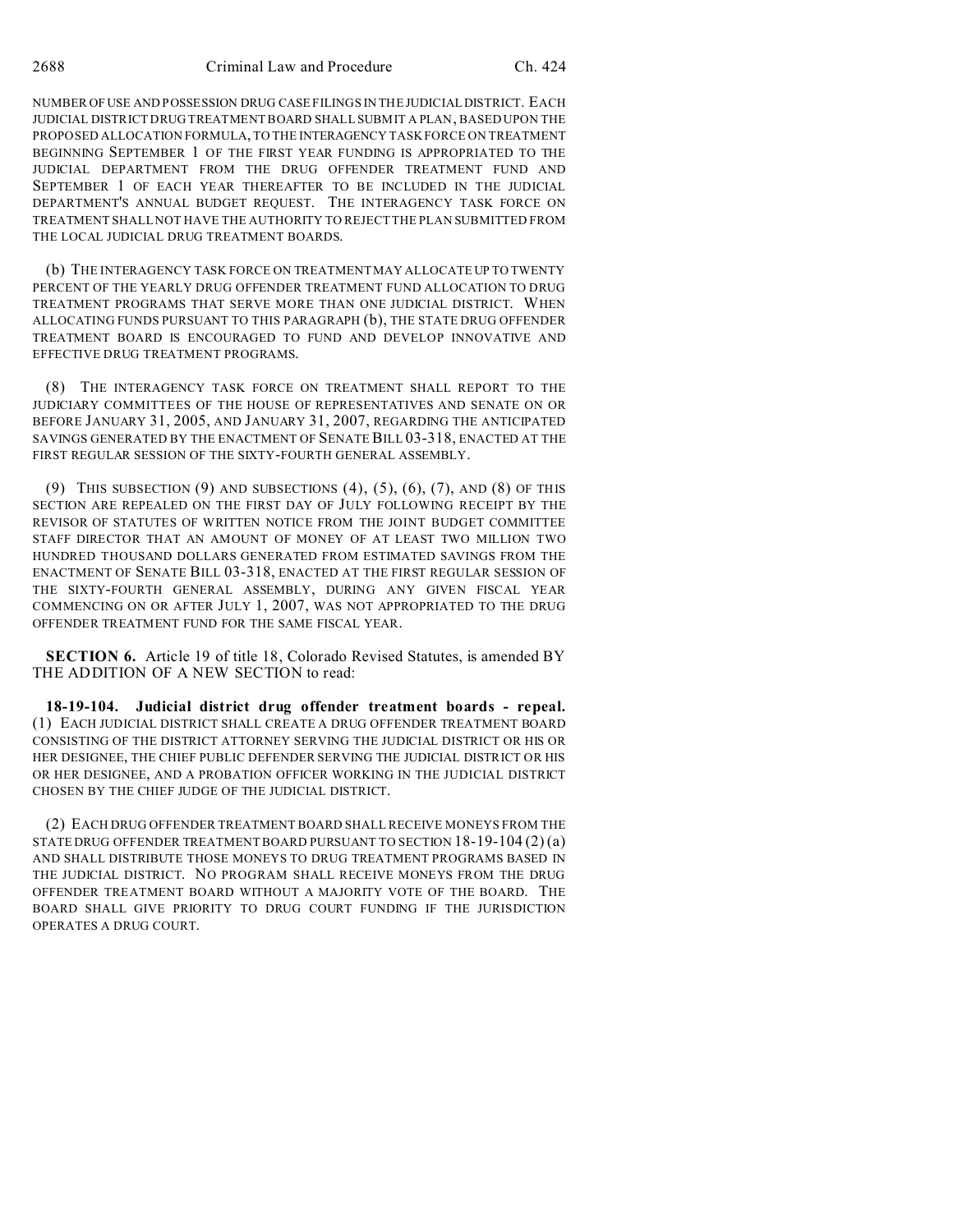(3) EACH JUDICIAL DISTRICT'S DRUG OFFENDER TREATMENT BOARD MAY ADOPT RULES AND GUIDELINES AS NECESSARY TO PERFORM THE FUNCTIONS OF THE BOARD.

(4) EACH JUDICIAL DISTRICT'S DRUG OFFENDER TREATMENT BOARD SHALL SUBMIT A REPORT TO THE INTERAGENCY TASK FORCE ON TREATMENT CREATED IN SECTION 16-11.5-102 (4),C.R.S., AND THE JUDICIARY COMMITTEES OF THESENATE AND HOUSE OF REPRESENTATIVES DETAILING THE AMOUNT AND TO WHOM THE BOARD DISTRIBUTED ITS FUNDING IN THE PREVIOUS YEAR AND THE AMOUNT OF FUNDING RECEIVED BY THE BOARD FROM THE INTERAGENCY TASK FORCE ON TREATMENT BY JANUARY 31 OF EACH YEAR BEGINNING THE FIRST YEAR AFTER THE JUDICIAL DISTRICT DRUG OFFENDER TREATMENT BOARDS RECEIVE FUNDING.

(5) THIS SECTION IS REPEALED ON THE FIRST DAY OF JULY FOLLOWING RECEIPT BY THE REVISOR OF STATUTES OF WRITTEN NOTICE FROM THE JOINT BUDGET COMMITTEE STAFF DIRECTOR THAT AN AMOUNT OF MONEY OF AT LEAST TWO MILLION TWO HUNDRED THOUSAND DOLLARS GENERATED FROM ESTIMATED SAVINGS FROM THE ENACTMENT OF SENATE BILL 03-318, ENACTED AT THE FIRST REGULAR SESSION OF THE SIXTY-FOURTH GENERAL ASSEMBLY, DURING ANY GIVEN FISCAL YEAR COMMENCING ON OR AFTER JULY 1, 2007, WAS NOT APPROPRIATED TO THE DRUG OFFENDER TREATMENT FUND FOR THE SAME FISCAL YEAR.

**SECTION 7.** 18-1.3-201 (2), Colorado Revised Statutes, is amended, and the said 18-1.3-201 is further amended BY THE ADDITION OF NEW SUBSECTION, to read:

**18-1.3-201. Application for probation.** (2) (a) A person who has been twice convicted of a felony under the laws of this state, any other state, or the United States prior to the conviction on which his or her application is based shall not be eligible for probation. and

(b) Notwithstanding any other provision of law EXCEPT THE PROVISIONS OF PARAGRAPH (c) OF THIS SUBSECTION (2), a person who has been convicted of one or more felonies under the laws of this state, any other state, or the United States within ten years prior to a class 1, 2, or 3 felony conviction on which his or her application is based shall not be eligible for probation.

(c) NOTWITHSTANDING THE PROVISIONS OF PARAGRAPH (a) OF THIS SUBSECTION (2) AND SUBSECTION (4) OF THIS SECTION, AN OFFENDER CONVICTED OF A VIOLATION OF SECTION 18-18-405 (2.3) MAY BE ELIGIBLE FOR PROBATION UPON RECOMMENDATION OF THE DISTRICT ATTORNEY.

(d) THIS SUBSECTION (2) IS REPEALED ON THE FIRST DAY OF JULY FOLLOWING RECEIPT BY THE REVISOR OF STATUTES OF WRITTEN NOTICE FROM THE JOINT BUDGET COMMITTEE STAFF DIRECTOR THAT AN AMOUNT OF MONEY OF AT LEAST TWO MILLION TWO HUNDRED THOUSAND DOLLARS GENERATED FROM SAVINGS FROM THE ENACTMENT OF SENATE BILL 03-318, ENACTED AT THE FIRST REGULAR SESSION OF THE SIXTY-FOURTH GENERAL ASSEMBLY, DURING ANY GIVEN FISCAL YEAR COMMENCING ON OR AFTER JULY 1, 2007, WAS NOT APPROPRIATED TO THE DRUG OFFENDER TREATMENT FUND FOR THE SAME FISCAL YEAR.

(2.1) (a) A PERSON WHO HAS BEEN TWICE CONVICTED OF A FELONY UNDER THE